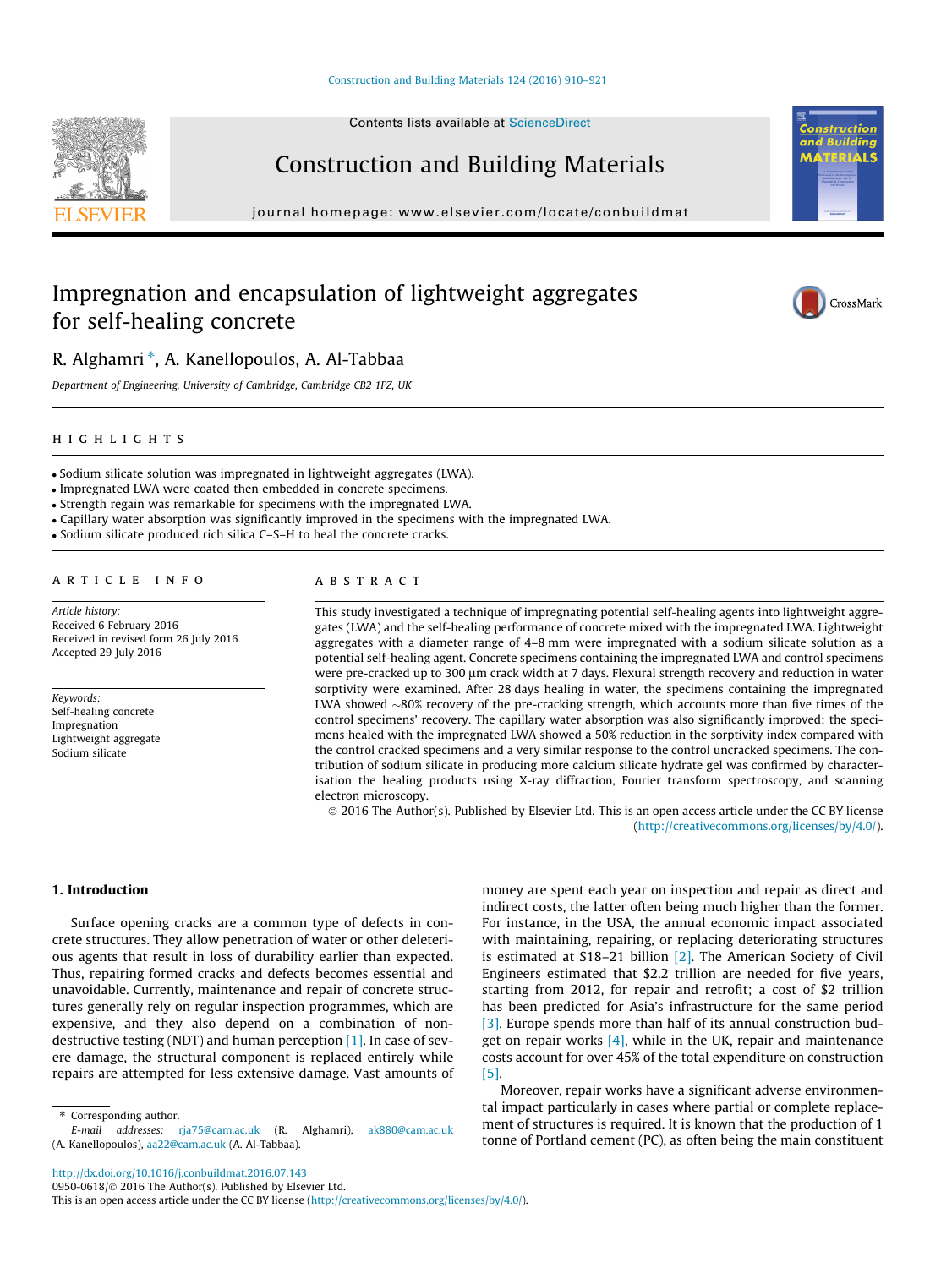on concrete, releases about 0.85–1.1 tonnes of  $CO<sub>2</sub>$  [\[6\]](#page--1-0). Approximately  $3.6 \times 10^9$  tonnes of cement were produced worldwide in 2014 [\[7\]](#page--1-0). The  $CO<sub>2</sub>$  emissions associated with the production of cement are very significant, and are estimated at 7% of the global anthropogenic  $CO<sub>2</sub>$  emissions [\[6\]](#page--1-0).

Therefore, developing innovative technologies to overcome these challenges has become an urgent necessity. Over the past few decades, the notion that concrete can be designed with a sufficient healing capability and heal its cracks without any external aid has been inspiring field of work for many research groups around the world. Self-healing as defined by RILEM is ''any process by the material itself involving the recovery and hence improvement of a performance after an earlier action that had reduced the performance of the material" [\[8\]](#page--1-0).

Broadly, self-healing processes within cement based materials can be divided into two categories: autogenic and autonomic. Autogenic self-healing is the phenomenon where the material heals cracks using its own generic components and constituents. Autonomic self-healing however, involves the use of engineered additions that are not conventionally added into cementitious materials. These additions are added specifically to enhance selfhealing capability[\[8,9\]](#page--1-0).

The main mechanisms of the autogenic self-healing are the ongoing hydration of cement grains that have not reacted due to lack of water or the precipitation of the calcium carbonate, which is the result of a reaction between the calcium ions in concrete and carbon dioxide dissolved in water  $[8,10]$ . Ongoing hydration is the main healing mechanism in young concrete due to its relatively high content of un-hydrated cement particles, while formation of calcium carbonate is the most likely cause of self-healing at later ages [\[11\]](#page--1-0). For attaining effective autogenous self-healing, water is essential and the crack widths are restricted to be less than 100  $\mu$ m and preferably less than 50  $\mu$ m [\[12,13\].](#page--1-0) Some studies have been carried out to promote autogenous healing by crack width restriction or with continuous supply of water. For instance, fibre reinforced cementitious composites (FRCC) have significantly higher potential of self-healing than ordinary concrete because of their high ductility, the micro-cracking behaviour and tight crack width control [\[11,14\].](#page--1-0) Several fibres have been used in FRCC composites such as polyethylene (PE) [\[15\]](#page--1-0), polyvinyl alcohol (PVA) [\[16–18\]](#page--1-0), and polypropylene (PP) fibres [\[18\]](#page--1-0). Meanwhile some researchers have investigated the possibility to mix super absorbent polymers (SAP) into cementitious materials to provide additional water [\[19,20\].](#page--1-0) Others have examined the effect of replacing part of the cement by other pozzolanic and latent hydraulic materials like fly ash, silica fume, or blast furnace slag [\[21–24\]](#page--1-0). These materials continue to hydrate for prolonged time enhancing the autogenous healing potential.

In contrast, many systems and techniques have been investigated to heal concrete cracks autonomically such as modifying concrete by embedding microcapsules or hollow fibres with a suitable healing agent. Once the crack occurs the shell of the capsule or the wall of the tube ruptures and the healing agent is released and reacts in the region of damage to produce new compounds which seal the crack and/or bond the crack faces  $[3]$ . Zhao et al.  $[25]$  have reported that the most utilised shell polymers in development the microcapsules are poly(urea-formaldehyde) (PUF), polyurethane (PU) and poly(melamine-formaldehyde).The healing agents that have been often used to date in the literature include epoxy resins [\[26,27\]](#page--1-0), methyl methacrylate (MMA) [\[28\]](#page--1-0), alkali-silica solutions  $(Na_2SiO_3)$  [\[29\]](#page--1-0), and cyanoacrylates  $(CA)$  [\[30–32\].](#page--1-0) Additionally, bacterially induced carbonate precipitation has been proposed as an alternative and environmental friendly self-healing technique [\[33–35\]](#page--1-0). Other researchers proposed the use of expansive agents and swelling geo-materials to stimulate the chemical reactions to produce hydration products for filling cracks in concrete [\[14\].](#page--1-0) For instance, Kishi and co-workers (2007) have demonstrated the use of a mix of expansive agents  $(C_4A_3S, CaSO_4, and CaO)$ , swelling geo-materials such as silicon dioxide and sodium aluminium silicate hydroxide, montmorillonite clay and various types of carbonates as partial cement replacement [\[36\]](#page--1-0). Ferrara et al. [\[37\]](#page--1-0) and Roig-Flores et al. [\[38\]](#page--1-0) have investigated the self-healing behaviour of ordinary concrete mixtures included crystalline admixture additives, which consist of a mix of cement, sand and active silica. Calcium sulfoaluminate (CSA) has also been utilised as an expan-sive agent for self-sealing [\[36,39,40\]](#page--1-0) and recently magnesium oxide has been suggested as a self-healing agent by Alghamri and Al-Tabbaa [\[41\]](#page--1-0).

Sodium silicate (Na<sub>2</sub>SiO<sub>3</sub>) has been proposed as a potential selfhealing agent in different systems. A number of researchers have assessed different aspects of the self-healing capability of sodium silicate. Pelletier et al. [\[42\]](#page--1-0) enveloped crystalline sodium silicate in polyurethane microcapsules with  $40-800 \mu m$  size. Thereafter, the synthesised capsules were added to concrete mix of 2% by volume. The concrete samples containing the microcapsules showed 24% flexural strength recovery compared with 12% for the control samples. Huang and Ye [\[29\]](#page--1-0) embedded 5 mm diameter capsules filled with sodium silicate solution into specimens of engineering cementitious composites (ECC). The results demonstrated that the main mechanisms of self-healing are the reaction between the calcium cations and the dissolved sodium silicate and the crystallisation of the sodium silicate. However, the results showed also a negative effect of the capsules on the mechanical properties of concrete specimens. In another study, Gilford et al. [\[43\]](#page--1-0) developed sodium silicate and dicyclopentadiene (DCPD) as self-healing agents encapsulated in urea-formaldehyde shell. The two types of microcapsules were examined in concrete cylinder specimens. The results indicated that the addition of 5% sodium silicate microcapsules by weight of cement increased the modulus of elasticity of the concrete specimens by 11% after healing. For the DCPD microcapsules, the healing agent was effective in increasing the modulus of elasticity of concrete after cracking by as much as 30% for the microcapsules at a content of 0.25%. Mostavi et al., [\[44\]](#page--1-0) also used double-walled polyurethane/urea-formaldehyde (PU/UF) microcapsules to encapsulate sodium silicate. These microcapsules were incorporated into concrete beams with two different proportions (2.5% and 5% by weight of cement) and the healing process was monitored by measuring the crack depth within the healing time using ultrasonic digital indicating tester. It was found that the healing rate with 5% microcapsules was higher in comparison with samples containing 2.5% of microcapsules. In a recent study conducted by Kanellopoulos et al. [\[45\],](#page--1-0) liquid sodium silicate was stored in a thin walled soda glass capsules. The results indicated that the sodium silicate has a promising capability as a self-healing agents in both regaining strength and improving durability.

Given that the aggregates are the major constituent of any concrete mix, they had been expected to be widely used to host selfhealing agents: however, this potential has not been extensively researched. In a study performed by Wiktor and Jonkers [\[34\]](#page--1-0), porous clay particles with (1–4) mm size were impregnated twice under vacuum by a two-component bio-chemical self-healing agent consisting of bacterial spores and calcium lactate. Upon crack formation the two components were released from the particles by crack ingress water and produced calcium carbonate which led to plug cracks of up to 0.46 mm width. In another study, Sisomphon et al. [\[46\]](#page--1-0) used expanded clay lightweight aggregates as reservoirs for sodium monofluorophosphate ( $Na<sub>2</sub>FPO<sub>3</sub>$ ) solution and eventually encapsulated them in a cement paste layer. The developed encapsulated particles were used as a self-healing system in blast furnace slag cement mortars. The characterisation of the healing products indicated that the healing mechanism would